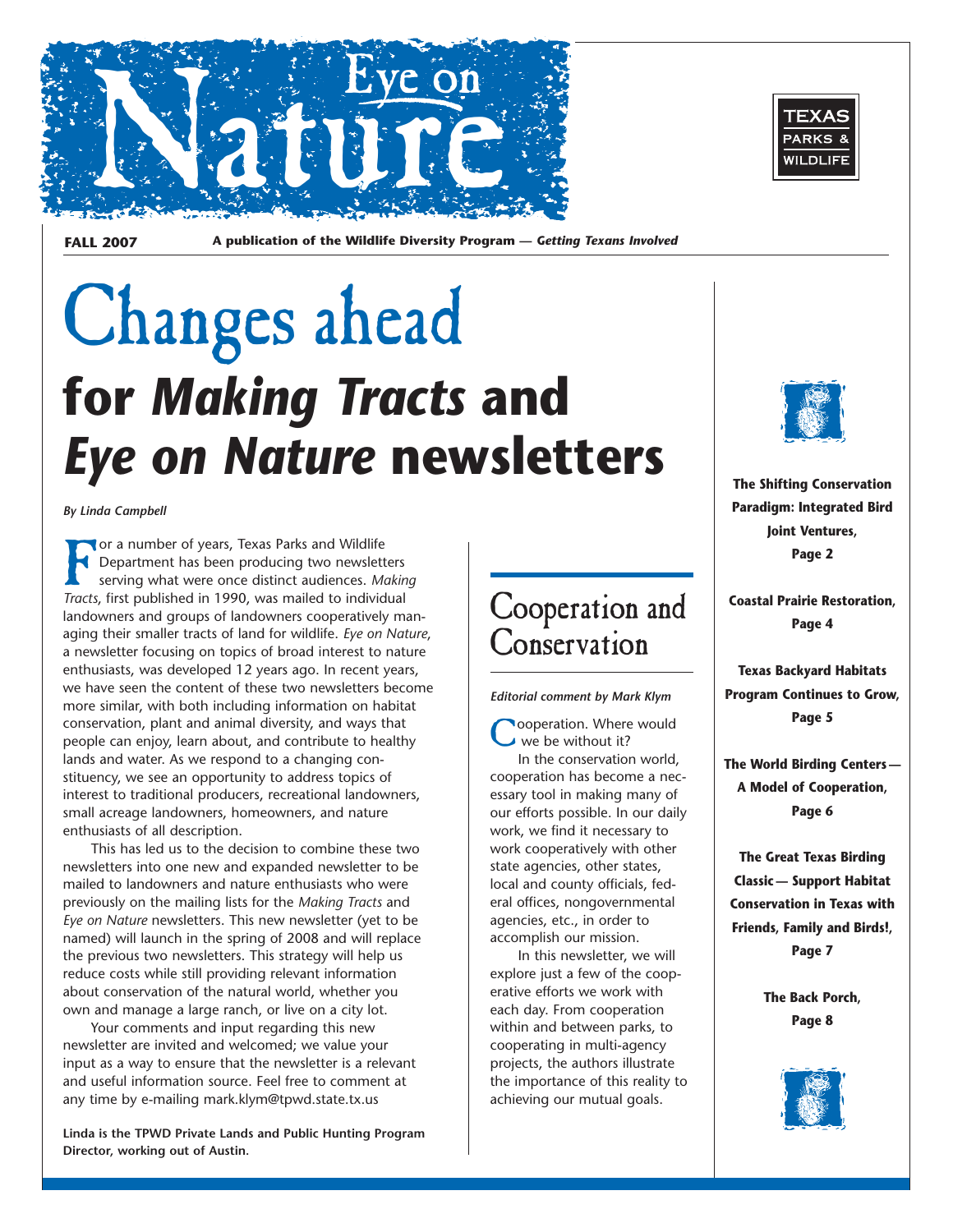Executive Director Robert L. Cook

Co-Editors, *Eye on Nature*  Mark Klym

**COMMISSION** Peter M. Holt, Chairman San Antonio T. Dan Friedkin,Vice-Chairman Houston

Mark E. Bivins Amarillo J. Robert Brown El Paso Antonio Falcon, M.D. Rio Grande City Karen J. Hixon San Antonio Margaret Martin Boerne Philip Montgomery Dallas John D. Parker Lufkin

Lee M. Bass, Chairman-Emeritus Fort Worth

TEXAS PARKS AND WILDLIFE DEPARTMENT MISSION STATEMENT *"To manage and conser ve the natural and cultural resources of Texas and to provide hunting, fishing and outdoor recreation opportunities for the use and enjoyment of present and future generations."* 

You may view this publication through the TPWD Web site. Please notify us by completing a request form at www.tpwd.state.tx.us/enews/. Once verified, we will notify you by e-mail when a new version of your selected newsletter is posted at www.tpwd.state.tx.us/newsletters/. Your name and address will be removed from the printed version mail distribution list.

### FOR MORE INFORMATION

All inquiries:Texas Parks and Wildlife Department, 4200 Smith School Rd., Austin,TX 78744, telephone (800) 792-1112 toll free, or (512) 389-4800 or visit our Web site for detailed information about TPWD programs:

### **www.tpwd.state.tx.us**



© 2007 Texas Parks and Wildlife Department PWD BR W7000-255 (9/07)

accordance with Texas State Depository Law, this publication is available at the<br>xas State Publications Clearinghouse and/or Texas Depository Libraries. .<br>Ise and/or Texas Depository Libraries



TPWD receives federal assistance from the U.S. Fish and Wildlife<br>Service and other federal agencies.TPWD is therefore subject to Title<br>VI of the Civil Rights Act of 1964, Section 504 of the Rehabilitation<br>Act of 1973,Title Age Discrimination Act of 1975, Title IX of the Education Amendments of 1972, in addition to state anti-discrimination laws.TPWD will comply

th state and federal laws prohibiting discrimination based on race, color, national origin, age, sex or disability. If you believe that you have been discriminated against in any TPWD program, activity or event, you may contact the U.S. Fish and Wildlife vice, Division of Federal Assistance, 4401 N. Fairfax Drive, Mail Stop: MBSP-4020, Arlington,VA 22203, Attention: Civil Rights Coordinator for Public Access.

ADDRESS CHANGES: For address changes, or to be added or removed from our mailing list, please contact mark.klym@tpwd.state.tx.us. We look forward to providing the information you need to understand, appreciate, manage and conserve the natural resources of Texas for the use and enjoyment of present and future generations.

# The Shifting Conservation Paradigm: **Integrated Bird Joint Ventures**

*By Jeff Raasch, Chad Boyd and Mary Gustafson* 

J *oint venture* is a term usually associated with the workings of big business and found in the pages of the Wall Street Journal, but that changed in the mid-1980s. It was at that time that waterfowl populations were in crisis. A 10-year-long drought and the draining of wetlands for agricultural and other uses were taking their toll on the birds' habitats and subsequently on them. Because waterfowl were then (and are now) North America's most prominent and economically important group of migratory birds, the U.S. and Canadian governments took action. Scientists from inside and outside the governments were asked to identify "waterfowl habitat areas of major concern" across the continent and to develop a conservation plan. The North American Waterfowl Management Plan was signed by the U.S. Secretary of the Interior and the Canadian Minister of the Environment in 1986.

The scope of the conservation effort needed left no room for doubt: acting alone, the two federal governments did not have the resources needed to save these vital habitats. It was from this dilemma that the concept of conservation Joint Ventures was born: Private- and public-sector partners would work together to conserve the continent's waterfowl populations and their essential habitats. Texas has three Joint Ventures that came out of the North American Waterfowl Management Plan: Playa Lakes, Lower Mississippi Valley and Gulf Coast Joint Ventures.

Conservationists concerned about other bird groups—landbirds, shorebirds, colonial waterbirds, upland game birds—saw the success of the Plan model and adopted it as they developed conservation strategies for their species of concern. Rather than reinvent the wheel, they looked to the Plan's Joint Ventures to help implement their plans. Within their established geographic areas, the Joint Ventures, when possible, have integrated the conservation of shorebirds, landbirds, and other waterbirds into their planning processes.

A Conservation/Habitat Joint Venture (JV) is a regional, self-directed partnership of government and non-governmental organizations, corporations and individuals that *[Continued on page 3]* 

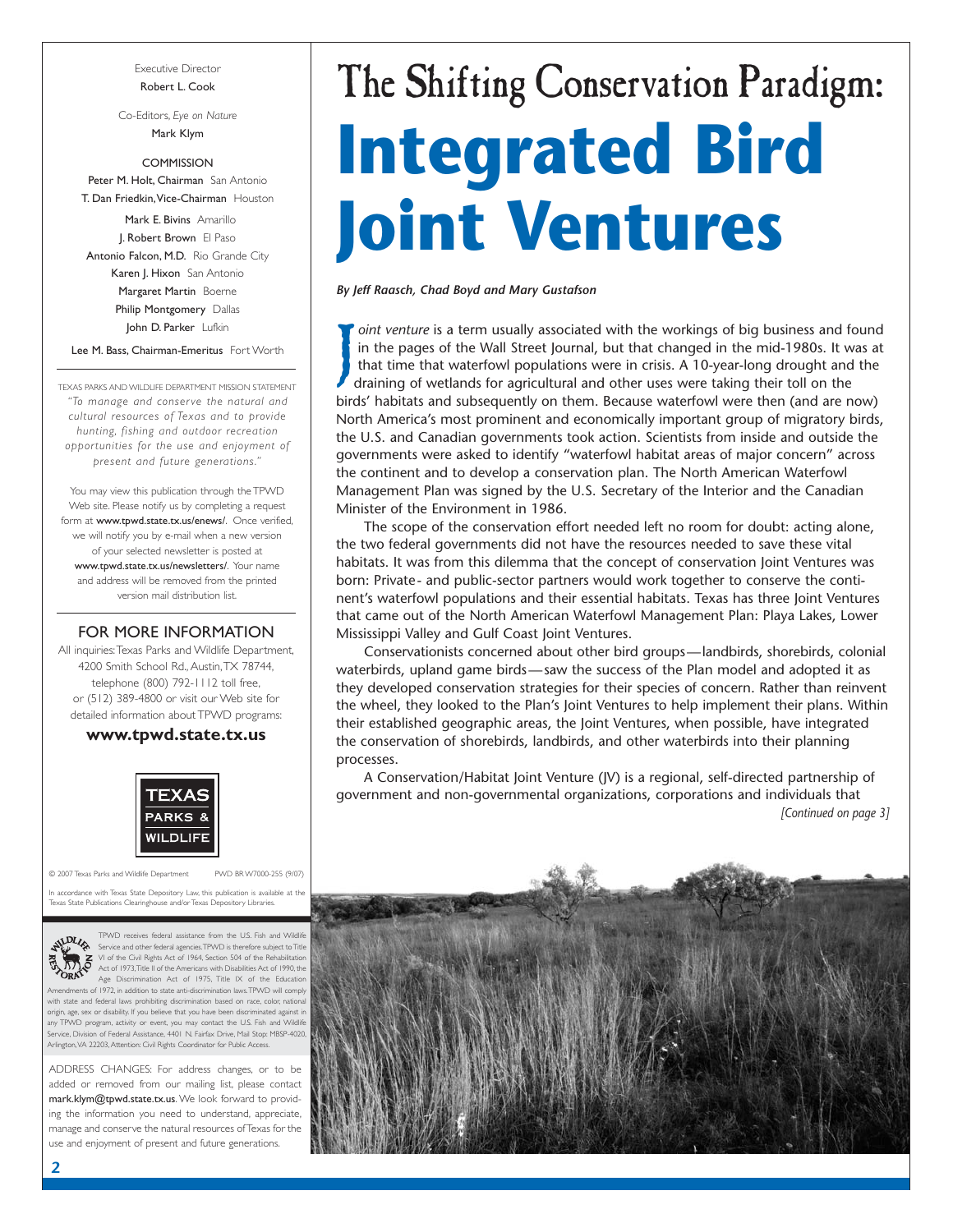### *[Joint Ventures, continued from page 2]*

works across administrative boundaries to deliver science-based avian conservation. JVs work in support of national and international bird conservation plans by helping step the larger plans down to regional or landscape scales. They are organized (built) on the biological foundation of Bird Conservation Regions (BCRs) that encompass landscapes having similar bird communities, habitats and resource issues. They focus on a broad spectrum of tools including conservation planning, "on the ground" projects, outreach, monitoring and research, and they raise money for these activities through partner contributions and grants. Joint Ventures are not regulatory and do not directly compete with other conservation entities; in fact, these partnerships should enhance and facilitate the success of existing conservation efforts.

But "white spaces" remain on the map of North America areas of habitat needing conservation attention where no joint ventures exist. New joint ventures, not associated with the Plan, have formed. From the long-established joint ventures to those in various stages of development, there are nearly two dozen such partnerships at work across the continental landscape. To date, joint ventures have invested \$4.5 billion to conserve 15.7 million acres of waterfowl and other bird habitats.

The Texas Parks and Wildlife Department has taken the lead to fill in those "white spaces" in Texas by leading an effort to start the Rio Grande and Oaks and Prairies Joint Ventures.

The Oaks and Prairies JV (OPJV) is one of 20 habitat JVs in North America and focuses on promoting avian habitat conservation across administrative and geographic boundaries. The Edwards Plateau BCR provides habitat to a rich diversity of bird life, including the endangered Black-capped Vireo and Goldencheeked Warbler. However, pressures from urban development, agronomic uses and plant community changes in the absence of natural disturbance regimes threaten critical habitat resources. Within the Oaks and Prairies BCR, avian habitat in the Cross Timbers Ecoregion has suffered from a lack of fire, which has reduced native shrub habitat availability and allowed for invasion of existing woody plant and grassland communities by eastern red cedar. Red cedar invasion results in habitat used by few bird species. In Texas, most of the Blackland Prairie habitat has been converted to urban or agricultural uses, with the remnants occurring in small, isolated patches. These changes have driven a reduction or elimination of native grassland habitat in much of Texas and declines in, or local extirpation of, associated species (e.g., Northern Bobwhite, Loggerhead Shrike).

The Rio Grande Joint Venture includes the U.S. and Mexican portions Chihuahuan Desert (BCR 35) and Tamaulipan Brushlands (BCR 36) Bird Conservation Regions. The RGJV Region has exceptionally high bird diversity, and many of these species are found nowhere else in the United States, or have only limited ranges elsewhere. Issues of concern in the RGJV include water issues ranging from stream channelization to xerification; invasive plants; changing fire regime; lack of population trends or basic natural history for many resident and breeding bird species; riparian corridors, often impacted by human use or livestock; fragmentation of natural habitats and the loss of natural habitats in the highly developed and agricultural areas of the Lower Rio Grande Valley.

Joint Ventures are fairly unique in their strategic approach to avian conservation. In this model, biological planning is used to identify and prioritize conservation needs of bird species, set

**Joint Ventures provide an opportunity for partners to network, identify common interests, and leverage conservation dollars and ability.** 

manto III

population objectives, and develop working models that link population abundance to habitat condition.

This information serves as the basis for a spatially targeted conservation design or plan. Mechanisms for conservation delivery are then put together based on science and experience/intuition with both the natural and social systems in play. Follow-up monitoring provides a reference for gauging the success of conservation planning and delivery. Research is primarily centered on testing the assumptions underlying biological planning and conservation design. This process results in an increased understanding of the biology and management of bird species, and that increased understanding can be plugged back into the planning and design elements. The importance of this framework is that it links (and strengthens) different conservation tools as a repeating cycle of planning, doing and learning. Ultimately, the specific direction of Habitat Joint Ventures is a function of the goals and priorities identified by the Management Board, working with JV staff and technical committees and the resources available to pursue these goals.

**Jeff is State Wetland and Joint Venture Program Leader working out of Austin. Chad is the former Coordinator of the Oaks and Prairies Joint Venture and Mary is Coordinator of the Rio Grande Joint Venture working out of Mission.**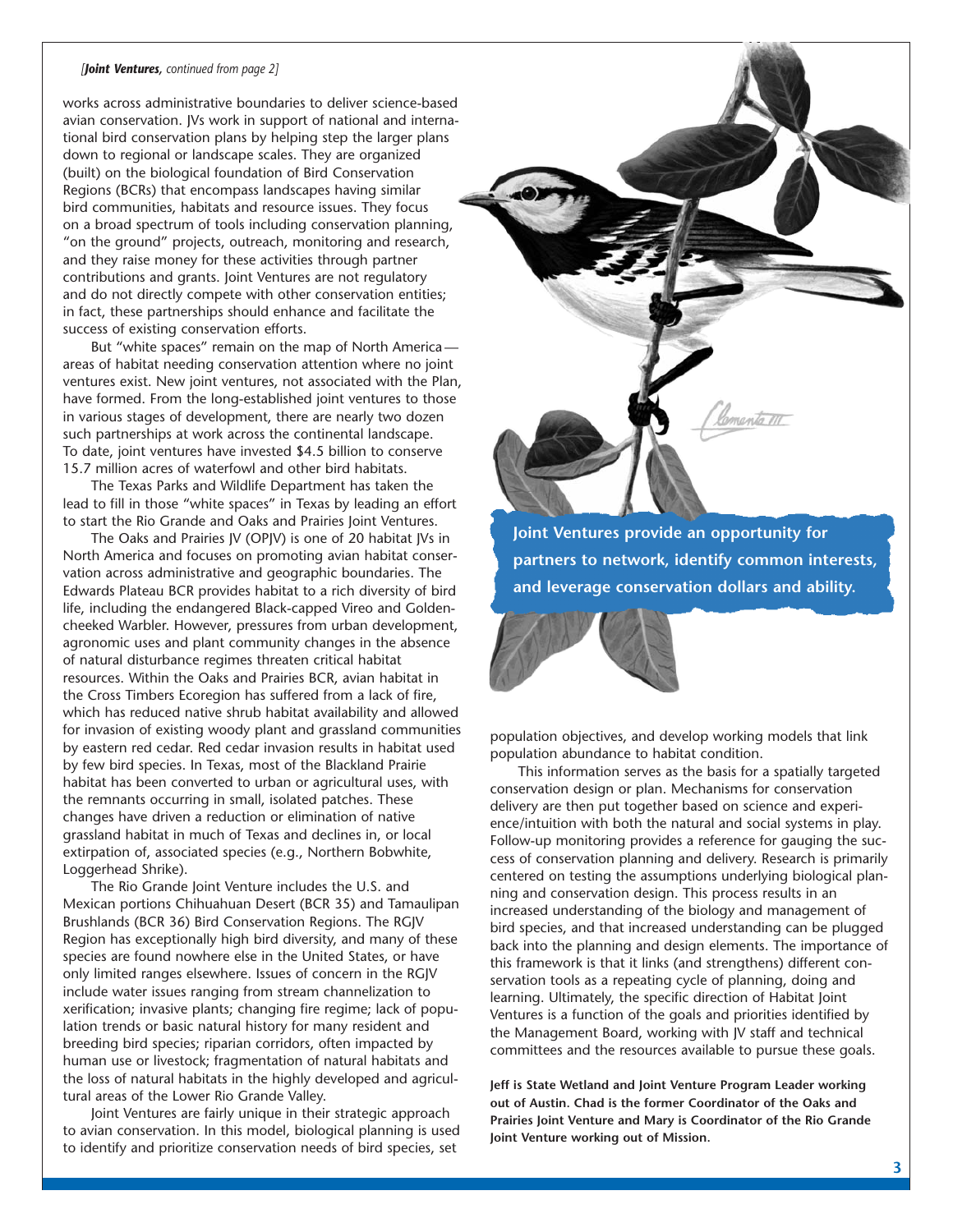

*By Brent Ortego, Tim Anderson and Wade Harrell* 

The Coastal Prairie Conservation<br>Initiative (CPCI) is a good example<br>of landscape scale habitat restor<br>tion requiring partnerships of federal Initiative (CPCI) is a good example of landscape scale habitat restoration requiring partnerships of federal, state and private organizations and private landowners to create conservation on the ground at a scale that is meaningful. The Coastal Prairie in Texas made up about 8 million acres of tall grass prairies prior to the 1830s. It stretched as a broad band of grasslands from the relatively moist Jefferson County to the semi-arid Cameron County. As Anglos settled the Coastal Prairie they changed the landscape by converting the grasslands to row crops and exotic pastures resulting in only 1.8 million acres being left in various stages of quality and patch sizes. Only a few hundred thousand acres of these native grasslands remain in blocks greater than 10,000 acres in 2007. Much of the remaining acres are in a degraded stage occupied by high to moderate densities of brush. Species like the Attwater's Greater Prairie Chicken, Henslow's Sparrow and Northern Bobwhite have greatly declined because of prairie loss.

The Sam Houston Resource Conservation and Development Area, Inc., affiliated with the USDA Natural Resource Conservation Association, started working with grants, regulatory enhancement activities, and technical assistance from the U.S. Fish and Wildlife Service in 1995 in conjunction with cooperating private landowners to restore Coastal Prairie. The Texas Parks and Wildlife Department was recruited to participate in this initiative in the late 1990s and brought to the team additional state and federal grants, and technical assistance. The Nature Conservancy joined

the initiative in the early 2000s and provided a prescribed fire burning team, additional technical assistance, access to new grants, and research capabilities. Ultimately, the biggest contributors have been the private landowners who provided their land and resources to improve the Coastal Prairie to make their ranches more profitable, and restore the prairie for historic and natural resource values without fear of regulatory consequences of enhancing rare species on their land.

The Coastal Prairie is largely gone as an ecosystem and will not likely be restored/maintained in meaningful (100,000+ acres) landscape sized units except in two locations: Kenedy County, and near Goliad. The CPCI is working with one of the Units that has the potential to be about 300,000 acres in size. Today this Unit in Goliad and Refugio counties is fragmented into three large pieces of about 100,000 acres. Work to date has focused on stopping further loss from brush encroachment and increasing native grasslands on 80,000 acres that are in key locations for reintroduction of Attwater's Greater Prairie Chicken.

Key Conservation Management Actions in the CPCI has been to remove and stop further encroachment on existing native grasslands by native brush by herbicide application, mechanical chopping of the brush and controlled burns. Grazing practices were implemented to maintain the vigor of native grasslands. This involved several major steps and lots of money that needed to be obtained from multiple sources because no one provider had sufficient funds.

### Key steps were:

- 1. Recognizing the problem that animal species would disappear if the Coastal Prairie was not restored.
- 2. Organize a team of conservation groups that had sufficient funding and technical expertise to conduct the work.
- 3. Obtain regulatory relief in the form of federal Safe Harbor programs which assured land owners they would not incur any additional regulatory restriction if they improved their land for endangered species.
- 4. Convince and educate landowners that recommended practices would improve the profitability of their ranch, improve the natural resources and historic values, and would not adversely impact their use of their land.
- 5. Obtain funding from as many sources as possible to pay for the conservation practices.

The Attwater's Greater Prairie Chicken was released within the CPCI managed lands during the fall of 2007.

**Brent is a Diversity Biologist working out of Victoria. Tim is Partners Program Coordinator with the U.S. Fish and Wildlife Service out of Corpus Christi, and Wade is Coastal Prairie Project Director with The Nature Conservancy out of Victoria.**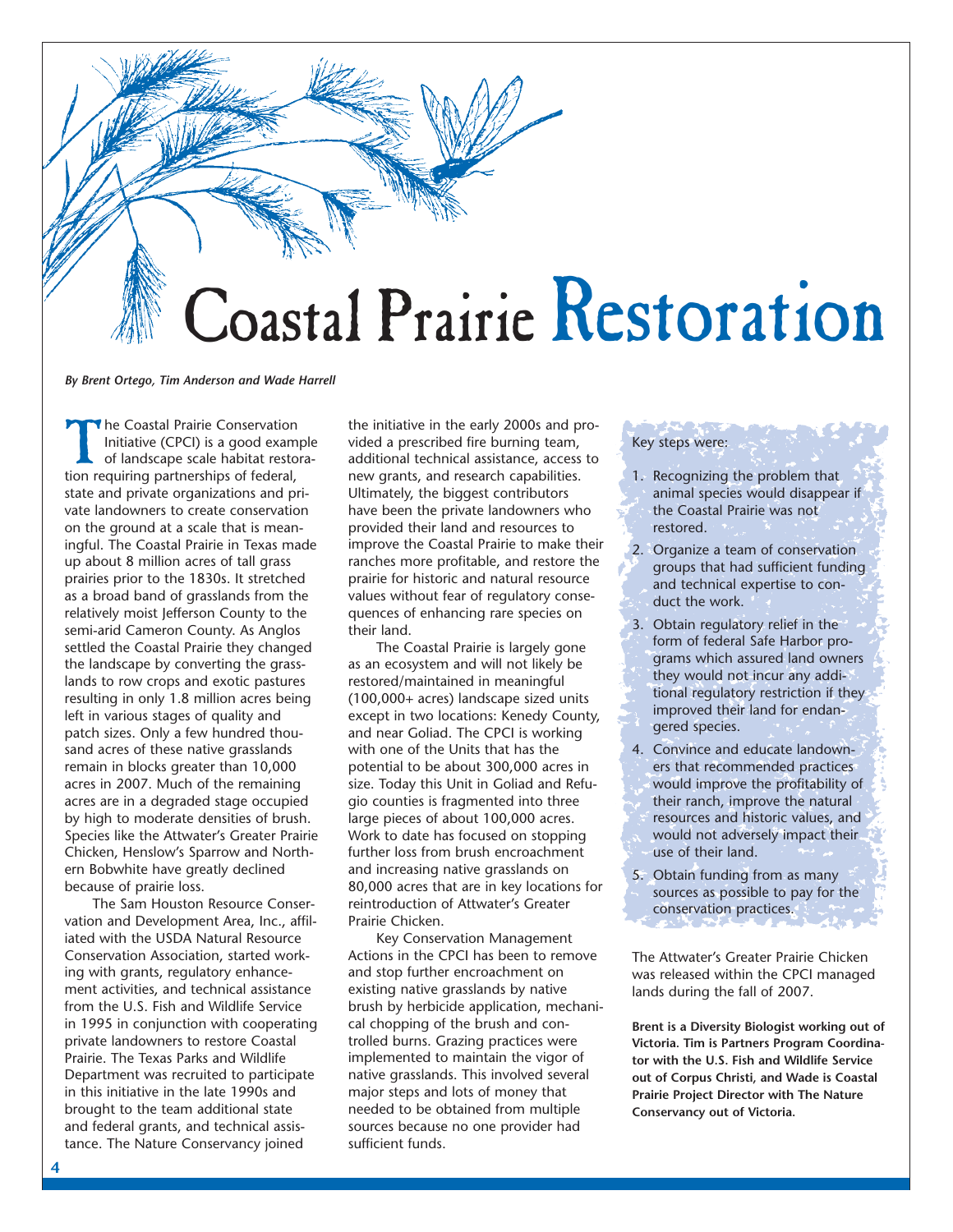# Texas Backyard Habitats Program **Continues to Grow**

*By Alice Nance* 

The partnership between the Texas Parks and Wildlife Department (TPWD) and the National Wildlife Federation (NWF) to develop the *Best of Texas Backyard Habitats* certification program has proven to be a model of success. The program, launched in 2002 to offer wildlife gardeners the option of being recognized by both organizations under one joint certification, emphasizes excellence in environmental stewardship. Each year we have seen the program grow with more people electing to jointly certify their wildlife habitats with both TPWD and NWF.

The steady increase in *Best of Texas Backyard Habitats* certification is attributed to the strong partnership forged by TPWD and NWF that maximizes organizational resources to create awareness for wildlife habitat gardening. Texas is a big state with lots of ground to cover. With two entities dedicated to providing education about the benefits and techniques of gardening for wildlife, the ability to engage more participants has increased. In addition, both TPWD and NWF sponsor volunteer training programs that inform trainees about the *Best of Texas Backyard Habitats* program, thereby spreading the message through a network of informed and enthusiastic volunteers.

Getting the message out about creating habitat for wildlife continues to be necessary as habitat loss and fragmentation are still threats to wildlife today. That threat has been amplified by global warming, which leading scientists have identified as a significant danger to wildlife in the future. Participating in the *Best of Texas Backyard Habitats* program by creating a conservation-minded wildlife habitat is a great way to be part of the solution to help wildlife survive in a changing climate. To learn more about how global warming may affect your own backyard, visit **www.nwf.org/ gardenersguide** to download NWF's new report, *Gardener's Guide to Global Warming*. Both TPWD and NWF promote the use of native plants as part of their habitat certification programs. The selection of native plants over invasive exotic species will be paramount in a world impacted by global warming. Warmer temperatures create an environment in which many invasive species like English Ivy and Chinese Tallow thrive. Abundant growth of invasive species makes it more difficult for native flora to compete for space and sunlight. TPWD has created an informative brochure to raise awareness about invasive plants called *The Dangers of Invasive Species.* Go to **http://www.tpwd.state.tx.us/publications/pwdpubs/media/ pwd\_br\_w7000\_0942.pdf** for more information.

TPWD and NWF are committed to partnership building to ensure wildlife habitat diversity and healthy wildlife populations in Texas for years to come. If you still have not certified your landscape as a wildlife habitat or have not taken the next step to certify it as a *Best of Texas Backyard Habitat*, what are you waiting for? We have made it easy for you to make a difference for wildlife starting right at home. Habitats created at schools, businesses and places of worship also can be certified. Visit TPWD's *Texas Wildscapes* Web page to learn more about the program and to download a *Best of Texas Backyard Habitats* application: **http://www.tpwd.state.tx.us/huntwild/wild/ wildscapes**. NWF also offers *Community Wildlife Habitat* certification for entire communities and cities. The City of Austin is the first community in Texas to register for NWF's community wildlife habitat program. Visit **http://www.nwf.org/community**  for more information.



## Do you enjoy watching hummingbirds in your back yard?

**Would you like to learn more about these wonderful birds while helping our biologists learn more about their activities in Texas? Why not join the Hummingbird Roundup?** 

To join the Hummingbird Roundup, please send a \$6 donation with your name, address, city, county, zip, and e-mail address to: Hummingbird Roundup Texas Parks and Wildlife Department 4200 Smith School Road Austin, TX 78744



**Alice is Education Program Manager for the National Wildlife Federation working out of Austin.**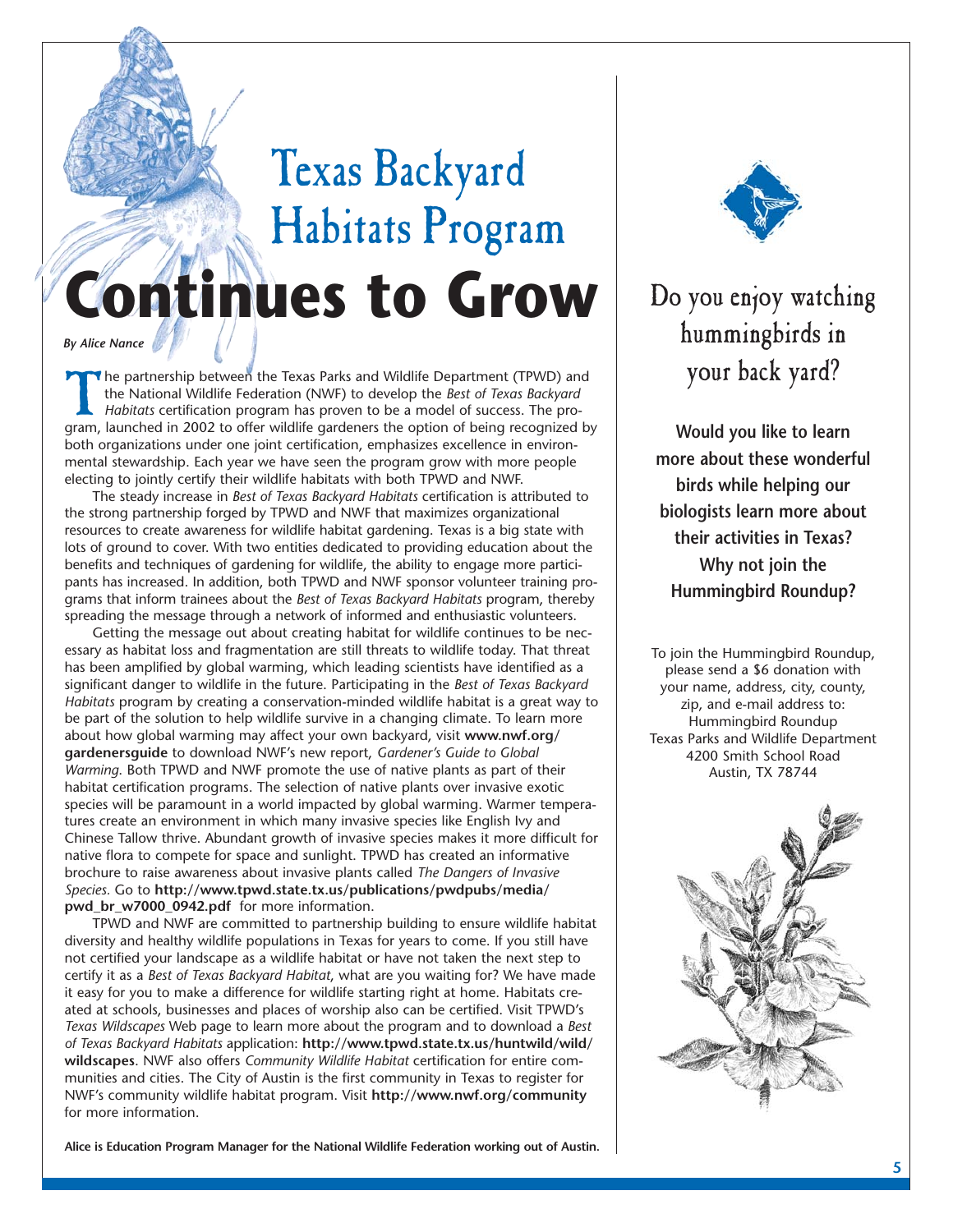### *[The Back Porch, continued from back page]*

stakeholders in conservation issues and ideas is critically important so that they not only enrich their lives, but make informed decisions at the voting booth. Programs such as Master Naturalists, Urban Wildlife, Wildscapes and Nature Trackers provide core venues for education and outreach that leads to conservation action.

Together, all Texans, rural and urban, will need to form partnerships in securing the future of land, wildlife, and other natural resources in this great state. So it is fitting that as we continue working together, the Wildlife Division at the Texas Parks and Wildlife Department presents a unified message of wildlife conservation. In the near future, *Eye on Nature*  and *Making Tracts*, the Division's newsletter for landowners, will merge. The result will be a single newsletter combining different perspectives and topics from program areas, but with the common theme of wildlife and habitat conservation. We hope you like this approach, because only by forming partnerships can we hope to leave a lasting legacy for future generations.

**Matt is Program Director for the Wildlife Diversity Program working in Austin.** 





# A Model of Cooperation

### *By Jennifer Owen*

In an area rich in history, culture and biodiversity, the World Birding Center of the Lower Rio Grande Valley of Texas is bringing ecotourism to a whole new level. A collaborative effort between 11 governmental agencies, t n an area rich in history, culture and biodiversity, the World Birding Center of the Lower Rio Grande Valley of Texas is bringing ecotourism to a whole new level. A collaborative effort between 11 governmental agencies, the World Birding Center vice, and the cities of Roma, Mission, Edinburg, McAllen, Hidalgo, Weslaco, Harlingen, Brownsville and South Padre Island. With nine sites stretched across the southern tip of Texas working in collaboration to promote conservation and education about birds and the habitats they utilize, the World Birding Center offers a multitude of nature viewing opportunities. Each site highlights a different habitat type from wetlands to thorn scrub, coastal marshes to freshwater resacas (ox bow lakes), a historic mansion to a restored river museum, a 40-acre urban park to a 1700-acre state park, and much more in between.

It is the partnership between the nine sites that makes the World Birding Center so remarkable, as they join together to expand the nature viewing and educational opportunities to visitors and residents of the Lower Rio Grande Valley. In August 2006, just three months after its grand opening, Estero Llano Grande State Park, the Weslaco wing of the World Birding Center, had a rare visitor—a Northern Jacana. The Jacana is a bird typically found in Mexico and Central America and is a rare visitor to South Texas. As soon as word of the rare bird got out, visitors from all over the United States, Canada and even Europe came calling. The World Birding Center network came together to facilitate viewing of this bird as all the other sites provided up-to-date sighting information and directions to the Weslaco site. In addition to this, the World Birding Center-sponsored rare bird alert (956-584-2731) kept callers abreast of recent sightings and movement of the bird. Through this shared effort, over 1,000 visitors paid a visit to the newly opened park in search of the rare bird. The effort to promote exciting happenings at other World Birding Center sites is not limited to rare birds. Hard-to-find, specialty and even common birds, as well as butterflies, mammals, reptiles, amphibians, plants and much more seen at each site are promoted through all other sites, providing visitors to one site with a birding and nature viewing road map for the Lower Rio Grande Valley.

This team effort continues though the educational opportunities offered at each site. The education and interpretive staffs at each site have established a support network where those employees with exceptional knowledge in specific areas, such as local flora and fauna, interpretive techniques, local culture and history, etc., help to train other World Birding Center employees. Furthermore, employees for each of the sites frequently offer their services as guest speakers or teachers in support of another site's educational programs. In addition to the sharing of knowledge, the World Birding Center sites share educational materials such as live animals, preserved specimens, and equipment, as well as technological resources such as telescopes and microscopes. Working in conjunction with the other eight sites allows each site to access the resources and support typically found only in large institutions. This permits each site, no matter its size, to provide quality educational opportunities to its visitors.

Alone, each of the World Birding Center sites is a remarkable place to visit, but together they provide an unforgettable nature adventure for visitors to the Lower Rio Grande Valley of Texas. Nine sites, nine cities, nine different habitats, nine knowledgeable staffs, one amazing experience—the World Birding Center.

**Jennifer is Park Naturalist at Estero Llano Grande State Park in Weslaco.**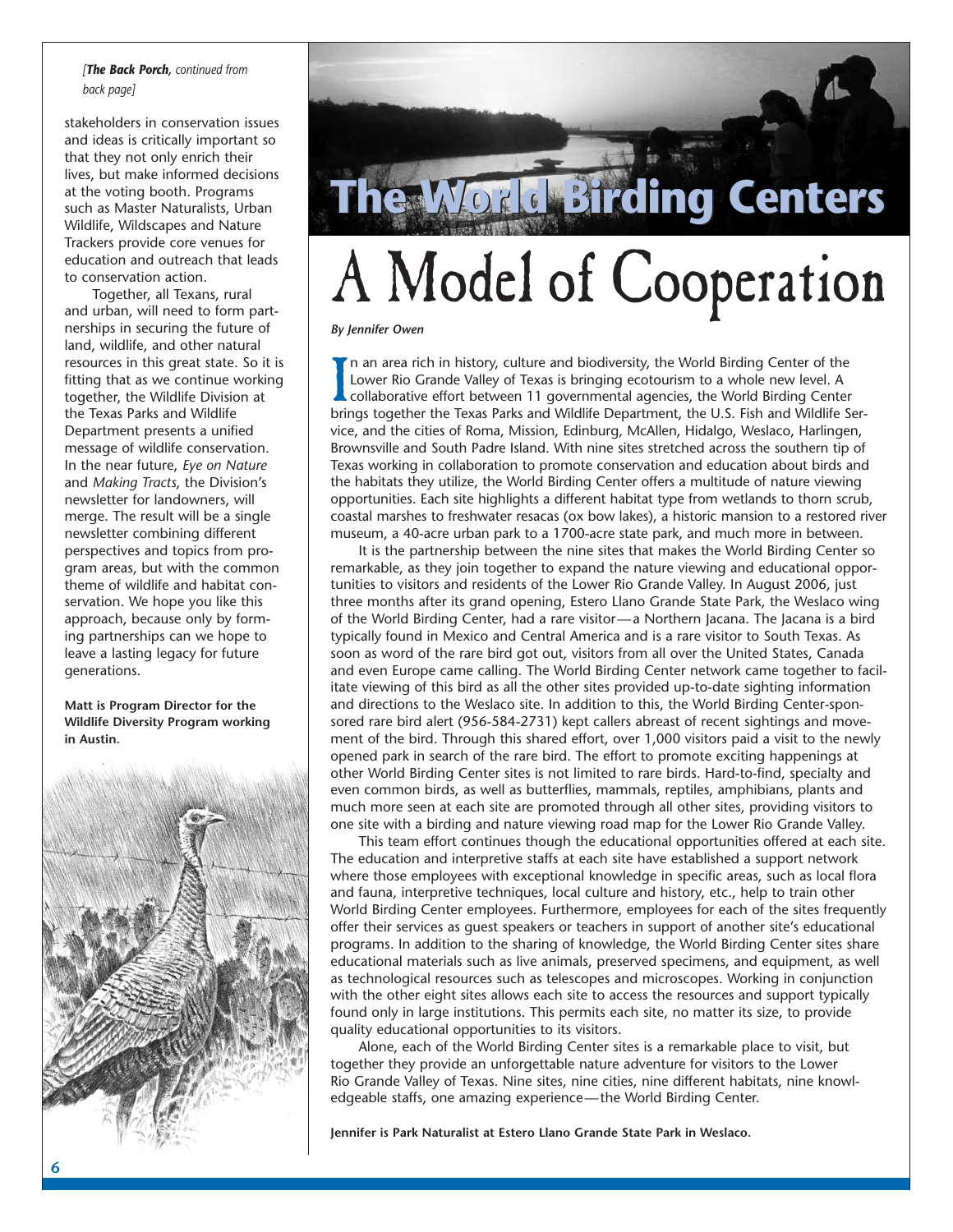

## **Support Habitat Conservation in Texas with Friends, Family and Birds!**

*By Shelly Plante and Carol Jones* 

The Great Texas Birding Classic is an excellent opportunity to go<br>
out with family and friends and enjoy Texas' amazing spring<br>
migration. Made possible through a partnership between the<br>
Texas Parks and Wildlife Departmen out with family and friends and enjoy Texas' amazing spring migration. Made possible through a partnership between the Texas Parks and Wildlife Department and the Gulf Coast Bird Observatory, this event raises over \$50,000 a year for on-the-ground habitat conservation projects. Registration fees and corporate and community sponsorship make project funding possible, so come out and join the fun next spring! The event is perfect for beginning birders needing a great outdoor classroom, advanced birders hoping to see a fall-out on the coast each spring, kids with an interest in nature and the outdoors, mentors who would like to share their passion for birds with friends and family, and anyone else with an interest in birds and conservation of their habitat along the Texas coast.

From April 22–29, 2007, the 11th Annual Great Texas Birding Classic created life-long memories for 49 teams from throughout the United States and Canada. Teams covered all age groups and skill levels, including 16 youth teams, three teams of visually impaired birders (they bird by ear!), and 11 teams for a tournament called the Big Sit! which allows for up to 10 team members who stay in one 17-foot diameter circle for a day of birding. Adult teams who ranged in age from their 20s to their 70s rounded out this year's team roster.

The 2007 Great Texas Birding Classic resulted in seven conservation projects being awarded grants. Exciting good news is that a grand total of \$73,000 will be granted to conservation projects this year. A new partner, the U.S. Fish and Wildlife Service Texas Coastal Program, joined TPWD and GCBO and committed funding which resulted in the increase to this new record amount. The conservation grants are used to fund approved habitat acquisition, restoration and enhancement projects along the 41-county area of the Great Texas Coastal Birding Trail (**www.tpwd.state.tx.us/wildlifetrails**). Over the past 11 years, the Great Texas Birding Classic's winning teams have donated \$578,000 to avian habitat conservation. This is a significant accomplishment and one that truly helps the birds of Texas and all birds that migrate through our great state.

Mark your calendars now for the 12th Annual Great Texas Birding Classic from April 2 – May 4, 2008. We look forward to seeing you on the Texas coast!

**Shelly is Nature Tourism Coordinator working out of our Austin office. Carol is the Birding Tournament Coordinator with the Gulf Coast Bird Observatory in Lake Jackson.** 



## **Wildlife Posters**

**You Can Help Texas Turtles** (pictured) **Bats of the Western United States Venomous Snakes of Texas Migratory Landbirds of the Southeast Common Feeder Birds of Eastern North America Common Feeder Birds of Western North America** 

\$2 each plus \$3 shipping and handling for up to 4 posters. Add \$1 for each additional poster.

Visit **www.tpwd.state.tx.us/business/shop/posters/**  for order form.

## **Hummingbird Wheel**

This 10" full-color identification wheel is a helpful reference to keep nearby when you watch the hummingbirds. Sixteen hummingbird species are featured, all of which have been documented in Texas! For each bird, the wheel tells you its range in North America, habitat type, and distinguishing features of both males and females.



\$11.95 (shipping and handling included)

Visit **www.tpwd.state.tx.us/business/shop/featured/**  for order form.

### **Fall is the best time to clean and prepare bird nesting boxes.**

For information on two popular nesting birds, check out *Purple Martins and their management in Texas* (\$2) or *Bluebirds in Texas* (\$1) (shipping and handling included)

Visit **www.tpwd.state.tx.us/business/shop/books/ booklets/** for additional items and order form.